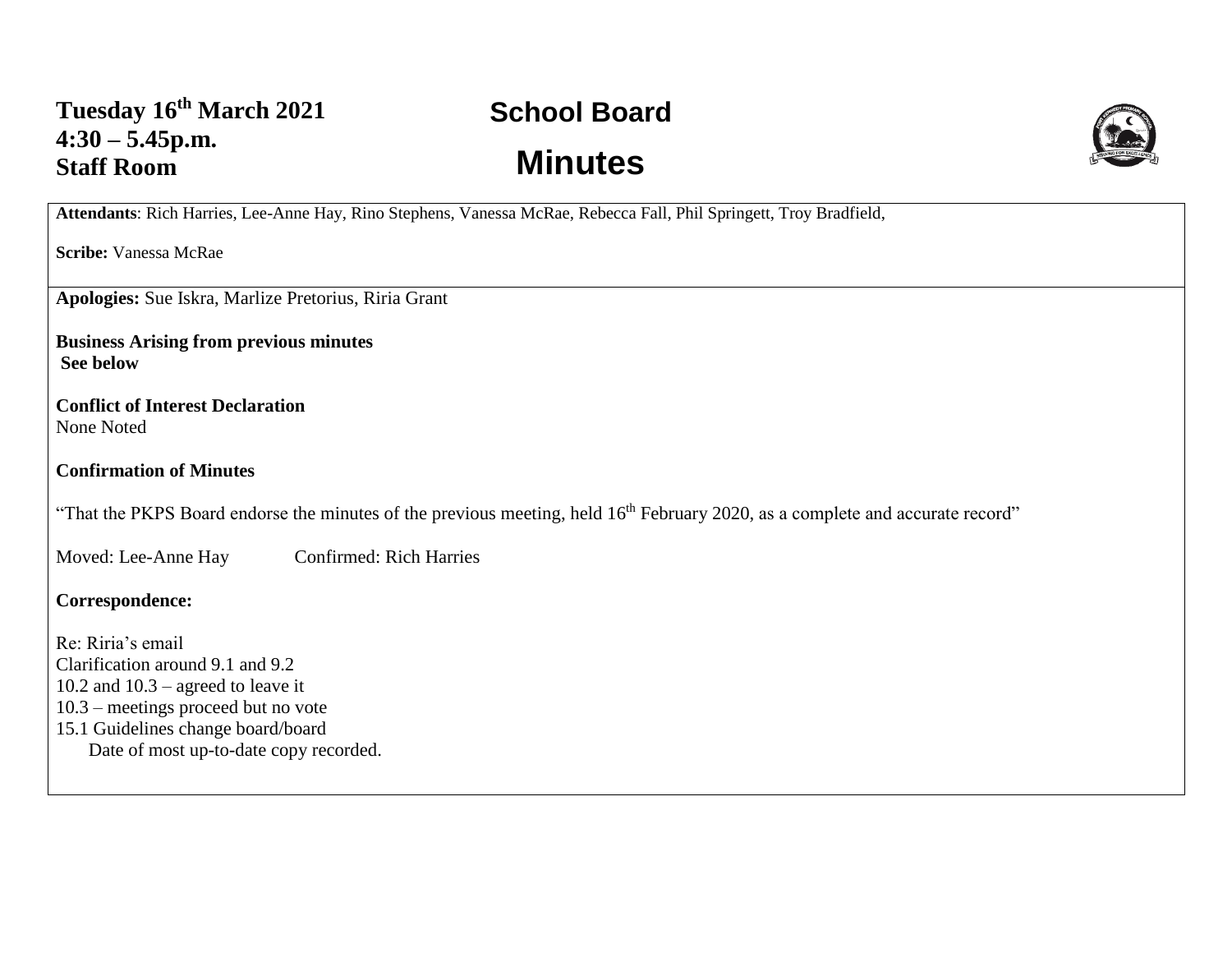| Item                                         | Presenter | <b>Summary of Discussion</b>                                                                                                                                                                                                                                                                                                                                                                                                                                                                               | Actions                           |
|----------------------------------------------|-----------|------------------------------------------------------------------------------------------------------------------------------------------------------------------------------------------------------------------------------------------------------------------------------------------------------------------------------------------------------------------------------------------------------------------------------------------------------------------------------------------------------------|-----------------------------------|
| 1. Business Arising from previous<br>minutes | Phil      | a. Voluntary Contributions Collection Rates - as per Phil's<br>outline. Further details of where contributions have been<br>made will come from Sue.<br>b. Board Self-Assessment (Question 6) - No response as yet<br>Update Terms of Reference (as per earlier email)<br>c.<br>d. Community Matrix – Banners made, one presented for<br>view<br>e. Board Membership – Rino to re-accept                                                                                                                   | Sue to provide at<br>next meeting |
| 2. Statement of Expectations                 | Phil      | As per Phil's discussion<br>For every school, will link well to school review, focused on role<br>of school<br>Good change as new leaders in place<br>The document is revised to remain current<br>Rich and Phil to sign                                                                                                                                                                                                                                                                                   |                                   |
| 3. Parent Meetings Term 2                    | Phil      | Proposal to close early one day in Week 6, Term 2 for a meeting<br>with teachers.<br>School is required to have two meetings re reporting outside of<br>school.<br>If agreed other options will be followed up in term of care options<br>etc<br>Proposed for Tuesday, May 25 <sup>th</sup> .                                                                                                                                                                                                              |                                   |
| 4. Finance - Preliminary Budget              | Phil      | Budget presented as per attached<br>Money expected Tuesday 23rd March<br>Phil clarified a couple of areas<br>D1105 - Leasing Ipads<br>D1905 – replace interactive whiteboards<br>$D2626$ – top up Chaplain service to 3 days<br>$D2705 - Staff Development$<br>D4901 – Graduation shirts (in $\&$ out account) on budget but really<br>cost neutral.<br>Priority areas – large funds<br>Warnbro Cell Network – in & out account<br>A couple of other account clarified<br>Need to replace wireless network |                                   |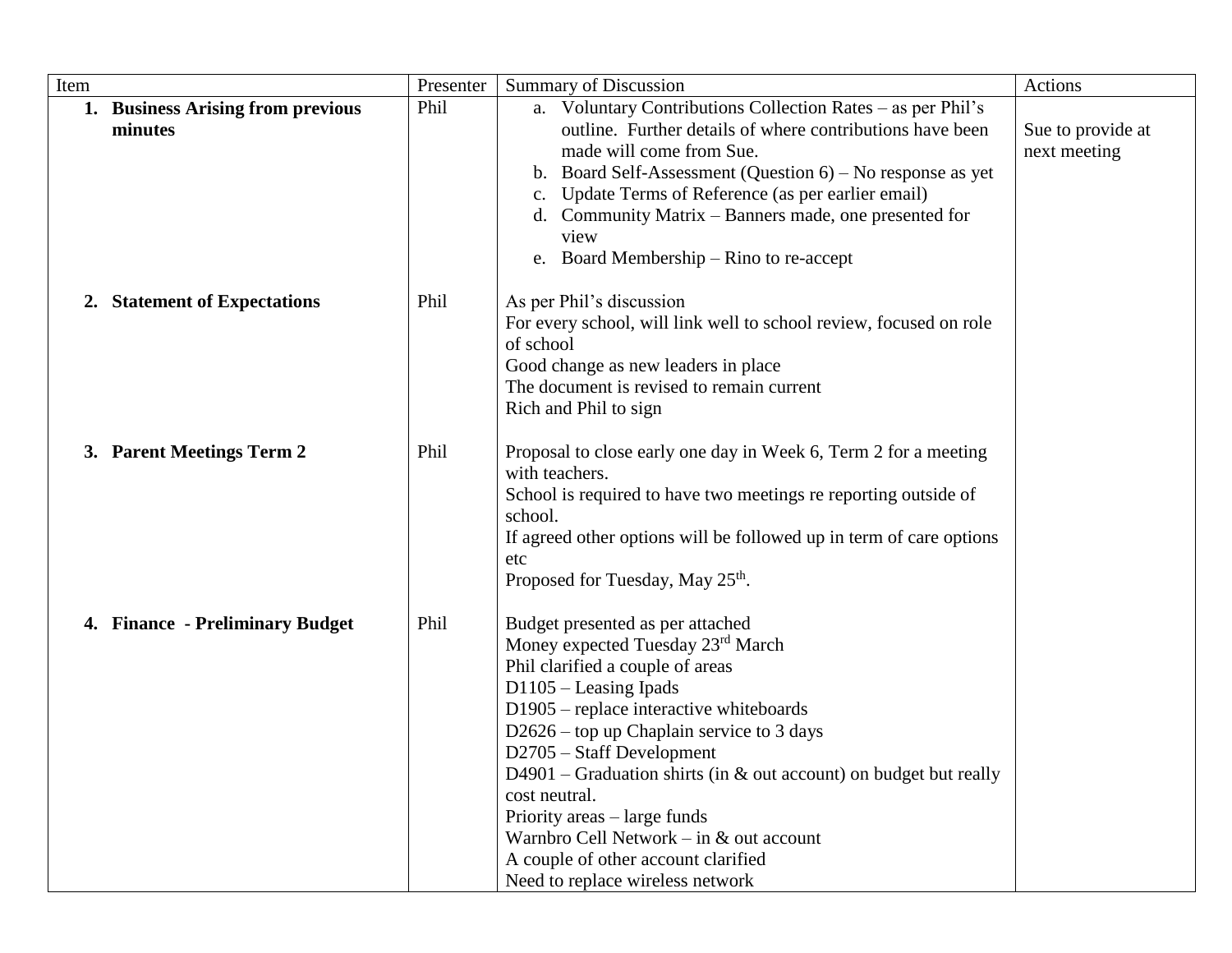|    | 5. Code of Conduct<br>6. Attendance and Behaviour | All<br>Phil | Cash budget is fine but nothing to reserve budget as yet because<br>lower student numbers<br>Sue will present what reserve funding will be used for<br>Follow up on absentee numbers for Code of Conduct<br>Phil presented Attendance and Behaviour statistics<br>Compared with PBIS app and looked at various groups                                                                                                                                                                                                                                                                                                                             | Sue to present |
|----|---------------------------------------------------|-------------|---------------------------------------------------------------------------------------------------------------------------------------------------------------------------------------------------------------------------------------------------------------------------------------------------------------------------------------------------------------------------------------------------------------------------------------------------------------------------------------------------------------------------------------------------------------------------------------------------------------------------------------------------|----------------|
|    | 7. NQS Verification                               | Phil        | Phil shared some of the NQS Framework.<br>We opted for an outside audit of our role.<br>Visitors observe, then write report. Due by end of term.<br>Qual Area 6: meeting standard<br>Qual Area 5: meeting standard<br>Qual Area 3: really good<br>Report will have suggestions for areas for improvement                                                                                                                                                                                                                                                                                                                                          |                |
| 8. | <b>Warnbro SHS Update</b>                         | Debra       | Quiet busy<br>Student numbers in Year 10 increased<br>Student number in year 7 decreased<br>Timetabling issue now as teachers not in the right areas<br>Some returning and regional students<br>ENGAGE pathways may be another reason.<br>Construction and Building area very popular, mainly boys<br>Start to year okay, generally settled well.<br>Primary Schools have begun transition already<br>A lot of students left VET program to move into positions which is<br>very positive<br>?? reenrolment process<br>LINKS - Literacy/Numeracy possibilities<br>Don't always get a big turnout for Year 6 parents in preparation<br>for Year 7. |                |
|    | 9. Principals Report                              | Phil        | Mrs Bowes is pregnant $-$ will be out from Term 3 on maternity<br>leave<br>Mr Liddle - will be out soon on parental leave<br>Term 2, 11 weeks - school development day in middle                                                                                                                                                                                                                                                                                                                                                                                                                                                                  |                |